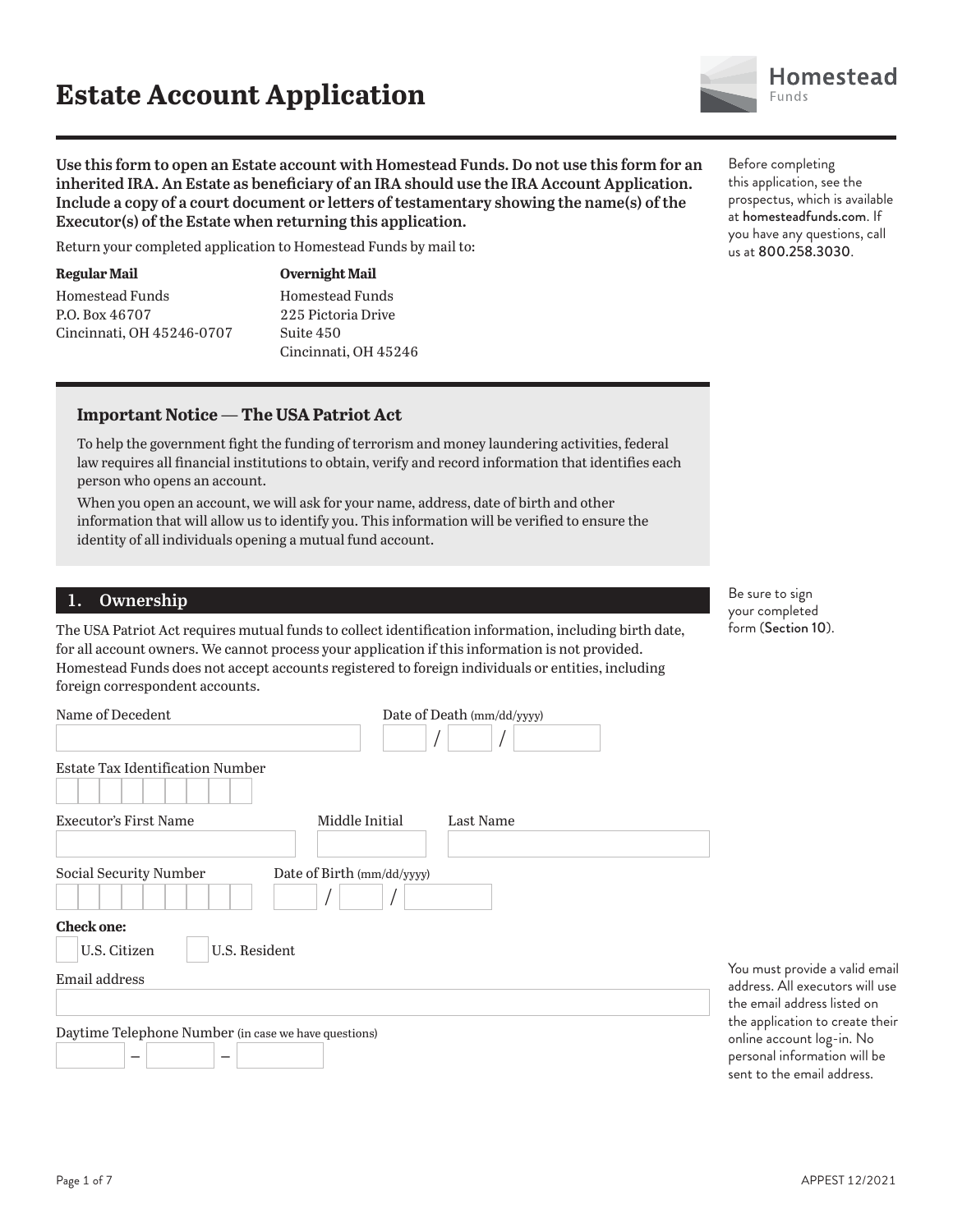| Homestead<br>Funds                                                                                                |
|-------------------------------------------------------------------------------------------------------------------|
| If there are additional<br>Executors, photocopy this<br>page and provide all the                                  |
| information requested for<br>each additional person.<br>Each Executor must sign<br>the application in Section 10. |

| <b>Ownership</b> (continued)<br>1.                                                                            |                             |          | If there are additional<br>Executors, photocopy this                                 |
|---------------------------------------------------------------------------------------------------------------|-----------------------------|----------|--------------------------------------------------------------------------------------|
| Co-Executor's First Name                                                                                      | Middle Initial<br>Last Name |          | page and provide all the<br>information requested for                                |
| Social Security Number                                                                                        | Date of Birth (mm/dd/yyyy)  |          | each additional person.<br>Each Executor must sign<br>the application in Section 10. |
| <b>Check one:</b>                                                                                             |                             |          |                                                                                      |
| U.S. Citizen<br>U.S. Resident                                                                                 |                             |          |                                                                                      |
| Daytime Telephone Number (in case we have questions)                                                          |                             |          |                                                                                      |
|                                                                                                               |                             |          |                                                                                      |
| <b>Co-Executor's First Name</b>                                                                               | Middle Initial<br>Last Name |          |                                                                                      |
|                                                                                                               |                             |          |                                                                                      |
| <b>Social Security Number</b>                                                                                 | Date of Birth (mm/dd/yyyy)  |          |                                                                                      |
| <b>Check one:</b>                                                                                             |                             |          |                                                                                      |
| U.S. Resident<br>U.S. Citizen                                                                                 |                             |          |                                                                                      |
| Daytime Telephone Number (in case we have questions)                                                          |                             |          |                                                                                      |
|                                                                                                               |                             |          |                                                                                      |
| <b>Address</b><br>2.                                                                                          |                             |          | A P.O. Box will not be                                                               |
| <b>Executor's Residential Street Address</b>                                                                  |                             |          | accepted as a street<br>address. A rural route,                                      |
|                                                                                                               |                             |          | APO or FPO address will<br>be accepted.                                              |
| City                                                                                                          | <b>State</b>                | Zip Code |                                                                                      |
|                                                                                                               |                             |          |                                                                                      |
| $\blacklozenge$ If Co-Executor's residential street address is different than above                           |                             |          |                                                                                      |
| Co-Executor's Street Address                                                                                  |                             |          |                                                                                      |
|                                                                                                               |                             |          |                                                                                      |
| City                                                                                                          | <b>State</b>                | Zip Code |                                                                                      |
| If you want account correspondence sent to an address other than the Executor's<br>residential street address |                             |          |                                                                                      |
| Mailing Address (Your mailing address may be a P.O. Box)                                                      |                             |          |                                                                                      |
| City                                                                                                          | <b>State</b>                | Zip Code |                                                                                      |
|                                                                                                               |                             |          |                                                                                      |
|                                                                                                               |                             |          |                                                                                      |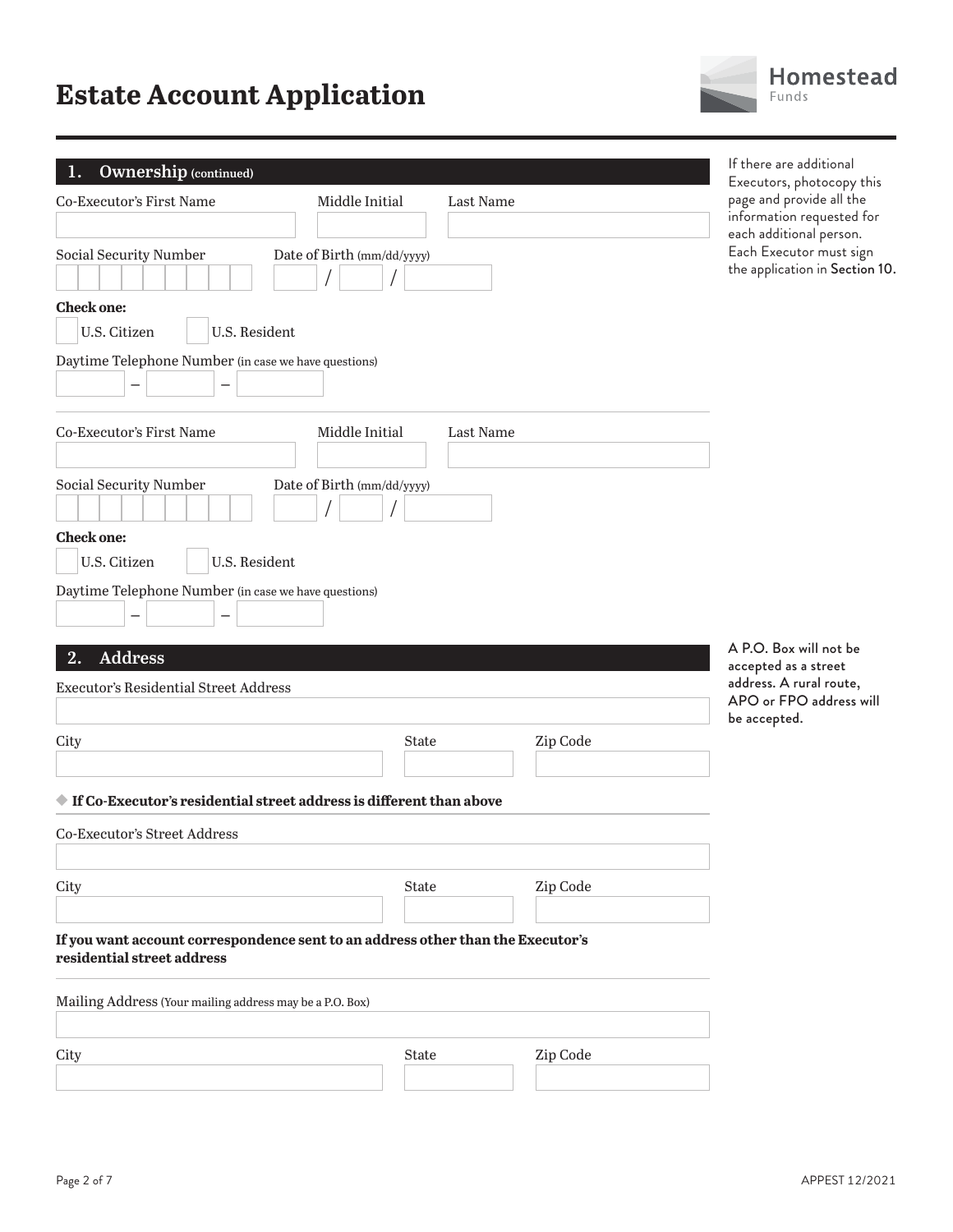

#### **3. Electronic Delivery**

If you consent, an email will be sent each time your fund materials are available for viewing online. Instructions for accessing your materials will be provided in the email. You may revoke e-delivery consent at any time allowing you to receive printed materials.

**I elect to receive notification of the following checked fund documents electronically.**

Trade Confirmations Quarterly Account Statements Prospectus & Shareholder Reports

#### **4. Investment Amount**

#### **Write in the amount of your initial investment.**

| Total Dollars (\$500 minimum) |  |
|-------------------------------|--|
| \$                            |  |

**Indicate method of investment. Check one:**

By check

We accept checks with preprinted name and address made payable directly to Homestead Funds. We do not accept third party checks, credit card convenience checks, bank account starter checks, cash or cash equivalents (including money orders, traveler's checks, or bearer bonds).

By ACH transfer

Upon receipt of this application, we will initiate an electronic funds transfer from the account you indicate in Section 9.

 By wire transfer Call us at 800.258.3030 for transfer instructions.

 From a Homestead Funds pre-existing account This option is used when inheriting an account.

If you are investing by ACH there is a maximum daily investment amount of \$100,000 per account. There is no daily maximum if you are investing by check or wire.

**If you are investing by ACH there is a maximum daily investment amount of \$100,000 per account. There is no daily maximum if you are investing by check or wire.**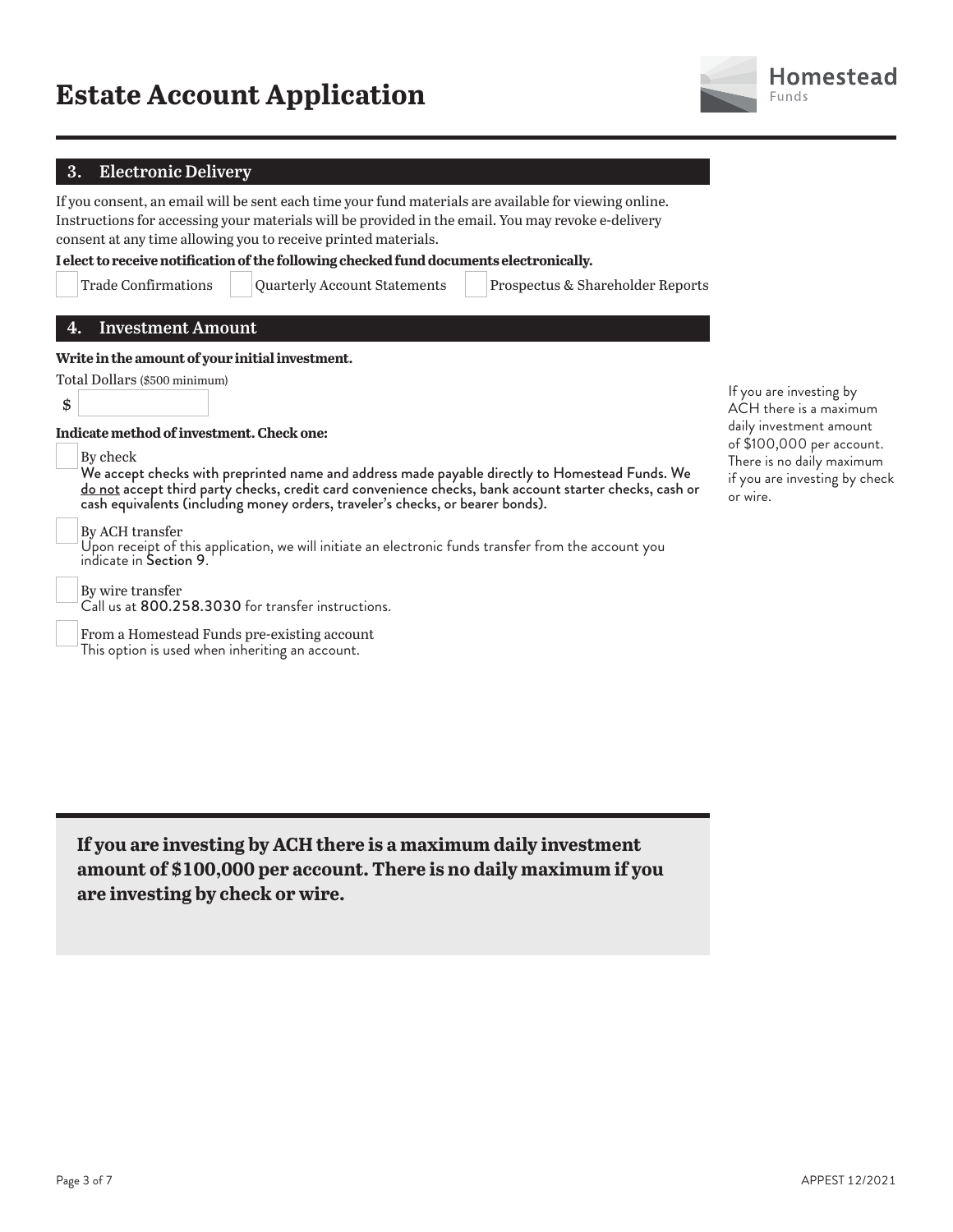| <b>Homestead</b> |
|------------------|
| Funds            |

#### **5. Fund Selections**

| Indicate how the amount in Section 4 should be allocated. |                     |          |
|-----------------------------------------------------------|---------------------|----------|
| Daily Income Fund (168)                                   | \$<br><sub>or</sub> | %        |
| Short-Term Government Securities Fund (170)               | \$<br><sub>or</sub> | %        |
| Intermediate Bond Fund (171)                              | \$<br><sub>or</sub> | %        |
| Short-Term Bond Fund (172)                                | \$<br><sub>or</sub> | %        |
| Stock Index Fund (174)                                    | \$<br><sub>or</sub> | %        |
| Value Fund (176)                                          | \$<br><sub>or</sub> | %        |
| Small-Company Stock Fund (178)                            | \$<br><sub>or</sub> | %        |
| International Equity Fund (180)                           | \$<br><sub>or</sub> | %        |
| Growth Fund (182)                                         | \$<br><sub>or</sub> | %        |
| Rural America Growth and Income Fund (414)                | \$<br><sub>or</sub> | $\%$     |
| <b>Total</b> (Must match amount from <b>Section 4)</b>    | \$<br><sub>or</sub> | 100<br>% |

**If you are inheriting from an existing Homestead Funds account and would like to keep the same fund selections, please check here.**

#### **6. Dividends and Capital Gains**

#### **All distributions will be automatically reinvested in your fund account unless you make a different election here.**

Dividends and Short-Term Capital Gains:

Pay by Check Sent to Address of Record

 Pay by Direct Deposit to Bank Account You must also complete Section 9.

Long-Term Capital Gains:

Pay by Check Sent to Address of Record

 Pay by Direct Deposit to Bank Account You must also complete Section 9.

#### **Need Help?**

Homestead Funds Client Service Representatives are available on business days from 8:30 a.m. to 5:00 p.m. E.T.

#### Call **1.800.258.3030**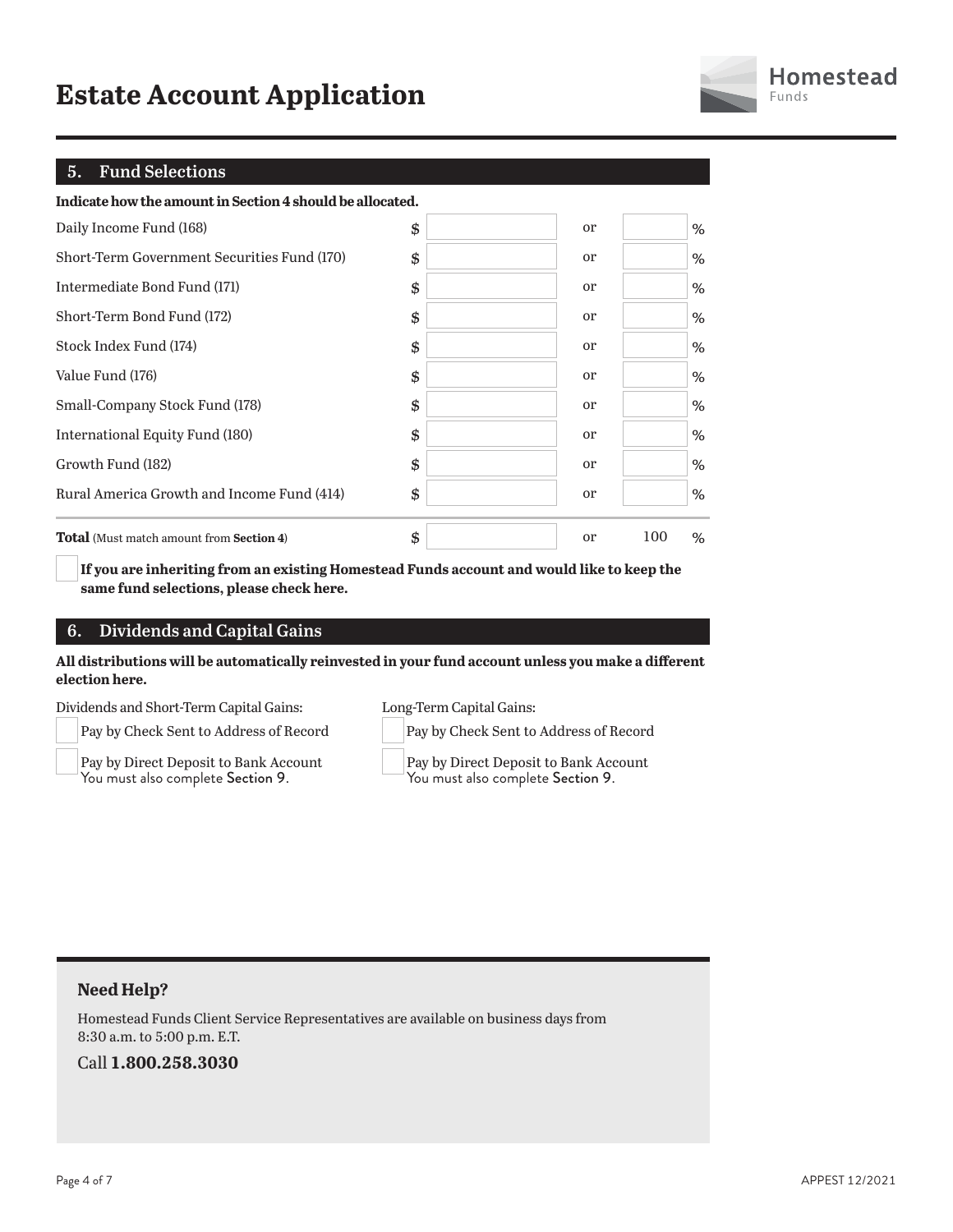

#### **7. Cost Basis Election**

Homestead Funds will report cost basis information to both shareholders and the Internal Revenue Service (IRS) on mutual fund shares acquired and subsequently redeemed after January 1, 2012. In order to deliver this service to you, we ask that you select a cost basis accounting method for your new account. If you do not elect a method, our default method of Average Cost will be used.

#### **Please choose one of the following available methods:**

**Average Cost** — the purchase price of all covered shares in the account are averaged

**First In, First Out** — depletes shares beginning with the earliest acquisition date

**Last In, First Out** — depletes shares beginning with the most recent acquisition date

**High Cost** — depletes shares beginning with the most expensive shares

**Low Cost** — depletes shares beginning with the least expensive shares

**Specific Lot Identification** — depletes shares according to the lots chosen by the shareholder. FIFO will be used for shares withdrawn due to a systematic withdrawal plan and in cases where the lots you designate are insufficient or unavailable.

#### **8. Phone Services**

We will act on your instructions to buy, exchange or sell shares by phone unless you check the box to opt out of those services below.

**Neither Homestead Funds nor the Transfer Agent will be liable for properly acting upon telephone instructions believed to be genuine.**

#### **Check to Opt Out:**

 I DO NOT want to make **purchases, exchanges** and **distributions** by phone. You must have bank instructions on file to make purchases by phone. If you do not have bank instructions on file, complete **Section 9** also.

Please consult your tax advisor to determine which cost basis accounting method best suits your tax situation.

If we cannot determine your election method you will be defaulted to Average Cost.

Please note that for phone purchases we must have bank instructions on file. Complete Section 9.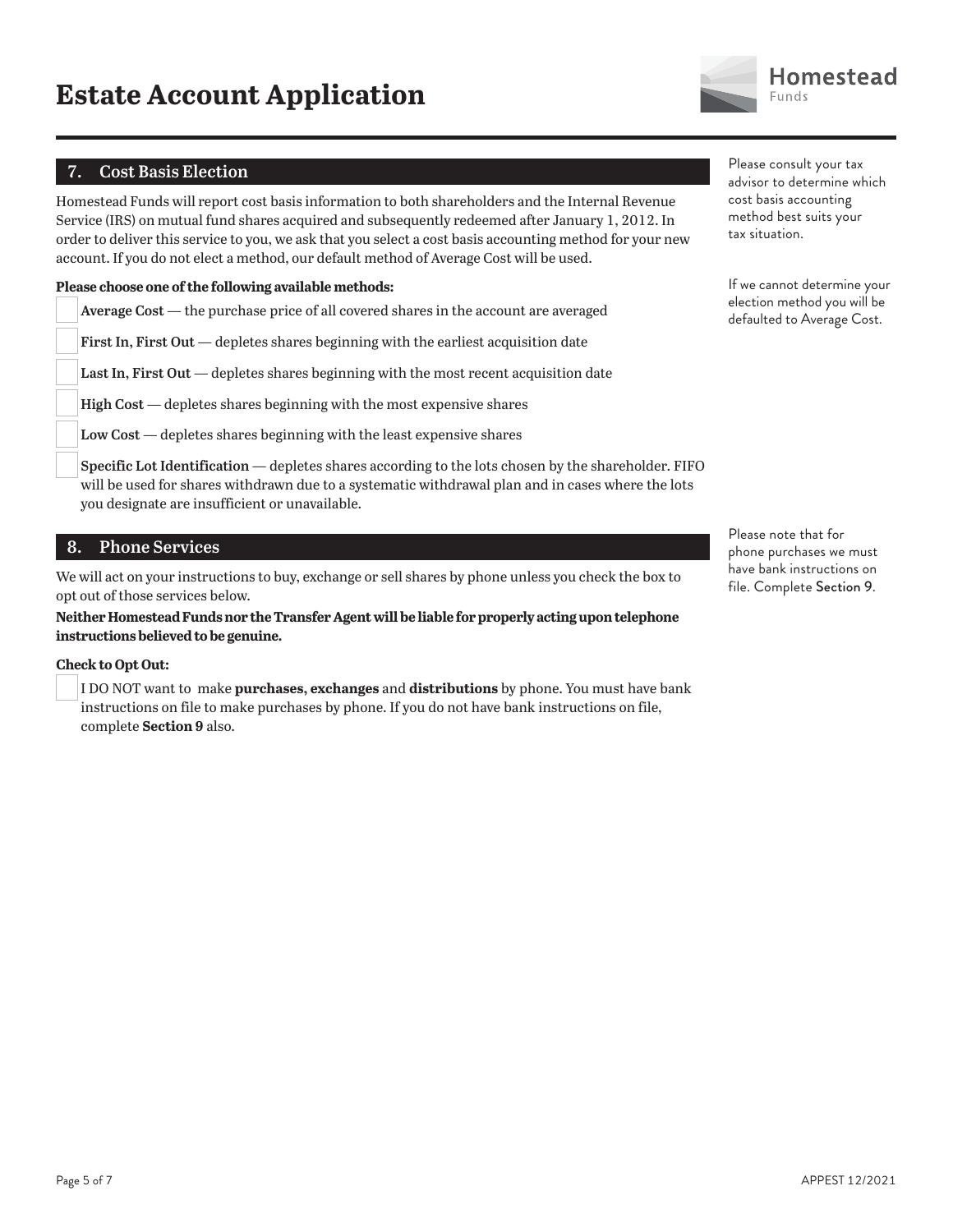### **9. Bank Information**

By completing this section, you authorize Homestead Funds to deduct money from your bank account via ACH to purchase shares into your Homestead Funds account and to send redemption proceeds via wire or ACH to your bank account of record.

#### **Be sure to complete this section if you:**

- ɕ Elected to send your investment by ACH transfer (**Section 4**)
- **Elected to have distributions deposited directly in your bank account (Section 6)**
- Want the option of having redemption proceeds deposited directly in your bank account

#### **Account type. Check one:** | Checking | Savings

|            | John Q. Smith<br>123 Main Street<br>Anytown, USA 12345-6789 |             | 0102    |
|------------|-------------------------------------------------------------|-------------|---------|
| Pay to the |                                                             | ZOID<br>\$. |         |
| Order of   |                                                             |             |         |
| Message    |                                                             | Signature   | Dollars |

#### **Attach voided check here.**

Check this box if you wish to use your initial purchase check enclosed with this application to establish banking instructions instead of including an additional voided check.

Your request cannot be processed without a voided check or deposit slip for the account you wish to designate as your bank account of record unless you opt for us to use your initial purchase check.

Checks must be preprinted with your name and address. At least one common name must match exactly between your Homestead Funds and bank account. We do not accept starter checks. If you do not have a preprinted check please include a letter from your bank, on their letterhead, confirming your bank account registration, account number and routing number.